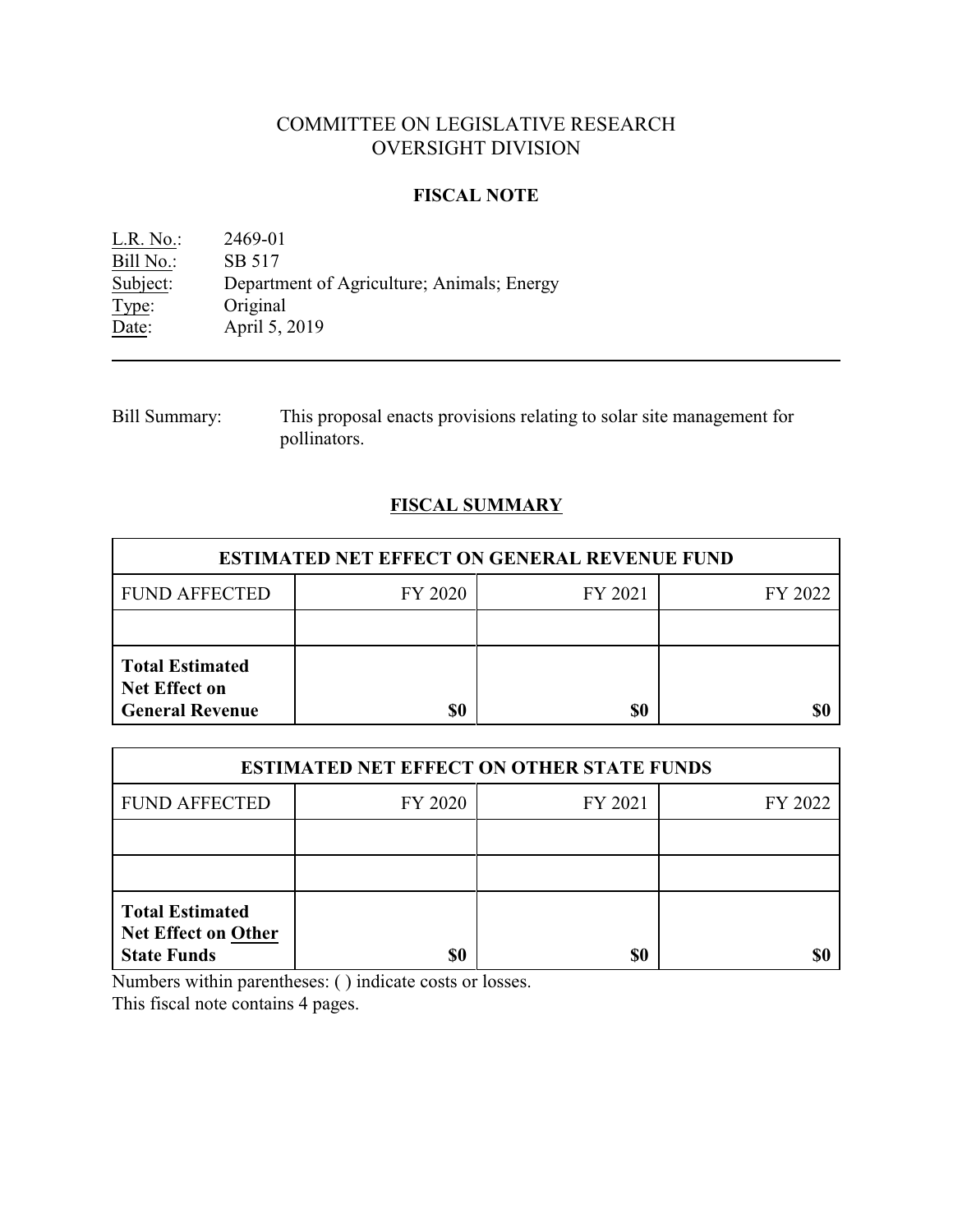L.R. No. 2469-01 Bill No. SB 517 Page 2 of 4 April 5, 2019

| <b>ESTIMATED NET EFFECT ON FEDERAL FUNDS</b>                        |         |         |         |  |
|---------------------------------------------------------------------|---------|---------|---------|--|
| <b>FUND AFFECTED</b>                                                | FY 2020 | FY 2021 | FY 2022 |  |
|                                                                     |         |         |         |  |
|                                                                     |         |         |         |  |
| <b>Total Estimated</b><br>Net Effect on All<br><b>Federal Funds</b> | \$0     | \$0     |         |  |

| <b>ESTIMATED NET EFFECT ON FULL TIME EQUIVALENT (FTE)</b>    |         |         |         |  |
|--------------------------------------------------------------|---------|---------|---------|--|
| <b>FUND AFFECTED</b>                                         | FY 2020 | FY 2021 | FY 2022 |  |
|                                                              |         |         |         |  |
|                                                              |         |         |         |  |
| <b>Total Estimated</b><br><b>Net Effect on</b><br><b>FTE</b> |         |         |         |  |

 $\Box$  Estimated Net Effect (expenditures or reduced revenues) expected to exceed \$100,000 in any of the three fiscal years after implementation of the act.

| <b>ESTIMATED NET EFFECT ON LOCAL FUNDS</b> |         |         |         |  |
|--------------------------------------------|---------|---------|---------|--|
| <b>FUND AFFECTED</b>                       | FY 2020 | FY 2021 | FY 2022 |  |
| <b>Local Government</b>                    | \$0     | \$0     | \$0     |  |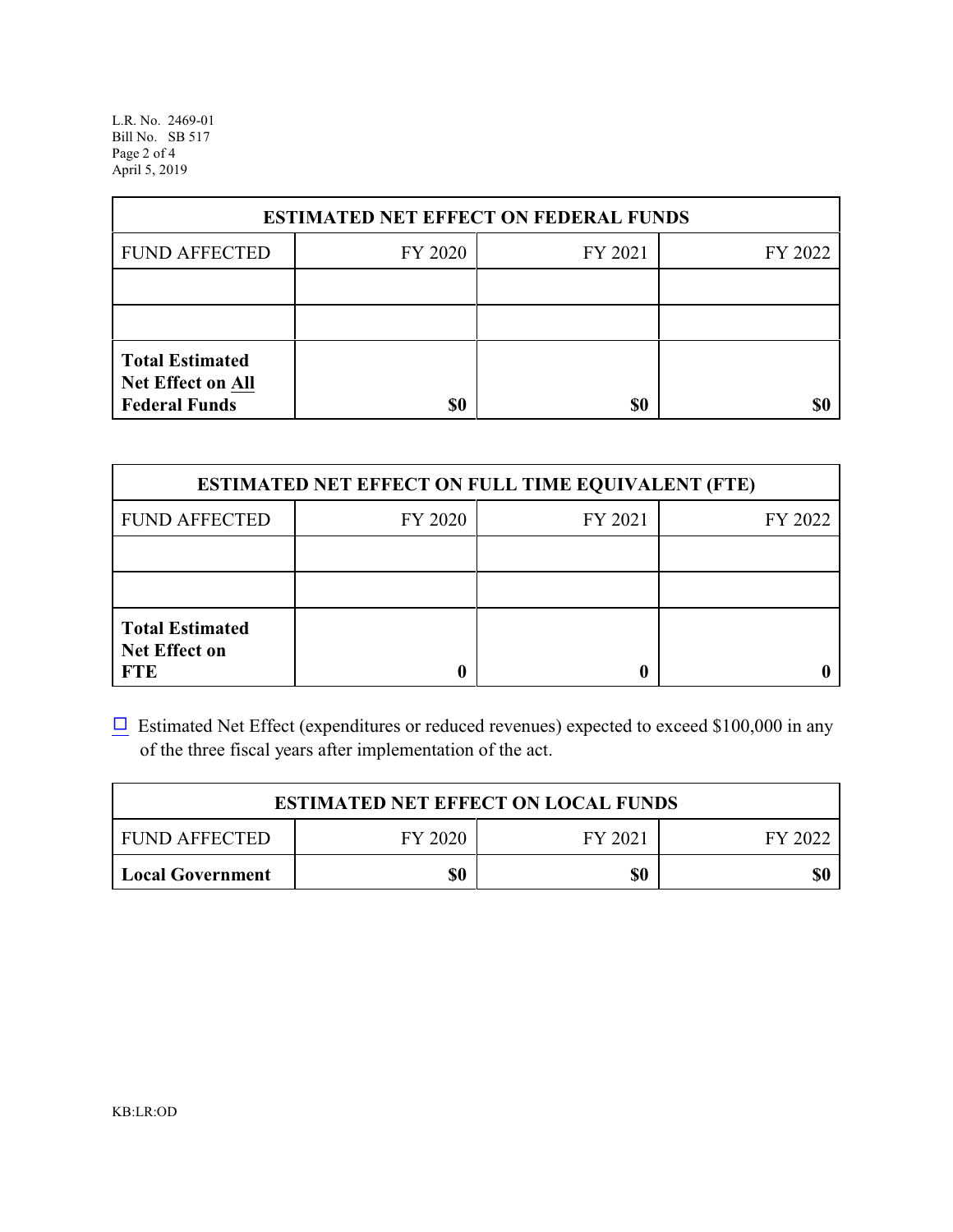L.R. No. 2469-01 Bill No. SB 517 Page 3 of 4 April 5, 2019

#### **FISCAL ANALYSIS**

#### ASSUMPTION

Officials from the **Department of Agriculture**, **Missouri Department of Conservation** and **Department of Natural Resources** each assume the proposal will have no fiscal impact on their respective organizations.

**Oversight** notes that the agencies mentioned above have stated the proposal would not have a direct fiscal impact on their organization. Oversight does not have any information to the contrary. Therefore, Oversight will reflect a zero impact on the fiscal note for these agencies.

| FISCAL IMPACT - State Government | FY 2020<br>$(10 \text{ Mo.})$ | FY 2021    | FY 2022       |
|----------------------------------|-------------------------------|------------|---------------|
|                                  | <u>\$0</u>                    | <u>\$0</u> | <u>\$0</u>    |
| FISCAL IMPACT - Local Government | FY 2020<br>$(10 \text{ Mo.})$ | FY 2021    | FY 2022       |
|                                  | <u>\$0</u>                    | <u>\$0</u> | $\frac{$0}{}$ |

### FISCAL IMPACT - Small Business

No direct fiscal impact to small businesses would be expected as a result of this proposal.

#### FISCAL DESCRIPTION

The proposed legislation appears to have no direct fiscal impact.

This legislation is not federally mandated, would not duplicate any other program and would not require additional capital improvements or rental space.